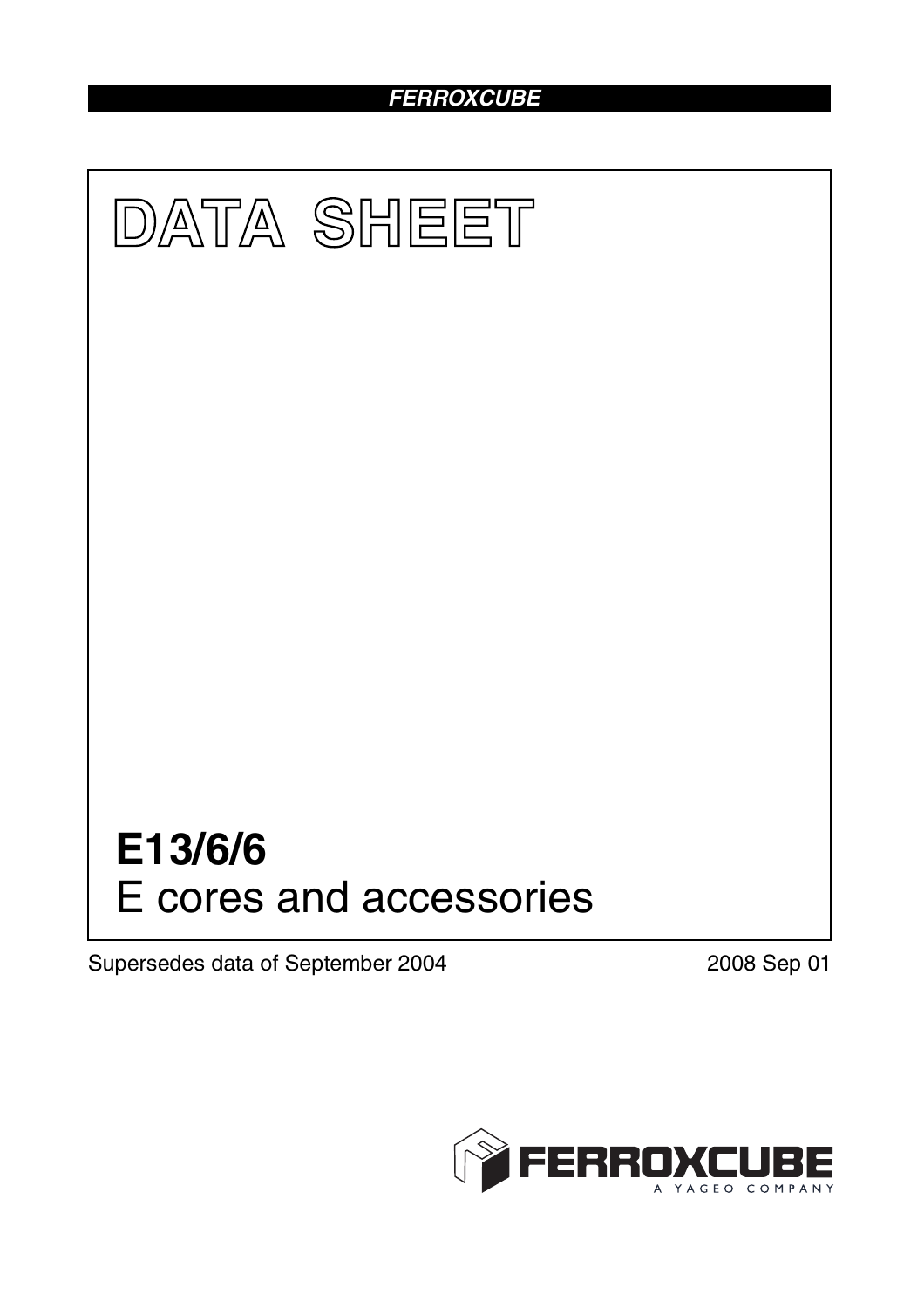### E cores and accessories Energy and accessories E13/6/6

#### **CORE SETS**

#### **Effective core parameters**

| <b>SYMBOL</b>             | <b>PARAMETER</b>     | <b>VALUE</b>  | <b>UNIT</b>     |
|---------------------------|----------------------|---------------|-----------------|
| $\Sigma(I/A)$             | core factor (C1)     | 1.37          | $mm-1$          |
| $V_{\rm e}$               | effective volume     | 559           | mm <sup>3</sup> |
| $I_e$                     | effective length     | 27.7          | mm              |
| $A_{e}$                   | effective area       | 20.2          | mm <sup>2</sup> |
| $\mathbf{A}_{\text{min}}$ | 20.2<br>minimum area |               | mm <sup>2</sup> |
| m                         | mass of core half    | $\approx$ 1.4 | g               |



#### **Core halves**

 $A_L$  measured in combination with a non-gapped core half, clamping force for  $A_L$  measurements, 15 ±5 N.

| <b>GRADE</b> | $A_L$<br>(nH) | μ <sub>e</sub> | <b>AIR GAP</b><br>$(\mu m)$ | <b>TYPE NUMBER</b> |
|--------------|---------------|----------------|-----------------------------|--------------------|
|              |               |                |                             |                    |
| 3C90         | 63 $±5%$      | $\approx 70$   | $\approx 560$               | E13/6/6-3C90-A63   |
|              | 100 $\pm$ 8%  | $\approx 110$  | $\approx$ 310               | E13/6/6-3C90-A100  |
|              | 160 $\pm$ 8%  | $\approx 175$  | $\approx 175$               | E13/6/6-3C90-A160  |
|              | $250 + 20\%$  | $\approx$ 275  | $\approx 100$               | E13/6/6-3C90-A250  |
|              | $315 + 20%$   | $\approx$ 340  | $\approx 75$                | E13/6/6-3C90-A315  |
|              | 1470 ± 25%    | $\approx$ 1605 | $\approx 0$                 | E13/6/6-3C90       |
| 3C92<br>des  | 1080 ± 25%    | $\approx$ 1180 | $\approx 0$                 | E13/6/6-3C92       |
| 3C94         | 1470 ±25%     | $\approx$ 1605 | $\approx 0$                 | E13/6/6-3C94       |
| 3C96<br>des  | 1250 ± 25%    | $\approx$ 1360 | $\approx 0$                 | E13/6/6-3C96       |
| 3F3          | 63 $±5%$      | $\approx 70$   | $\approx$ 560               | E13/6/6-3F3-A63    |
|              | 100 $\pm$ 8%  | $\approx$ 110  | $\approx$ 310               | E13/6/6-3F3-A100   |
|              | 160 $\pm$ 8%  | $\approx 175$  | $\approx 175$               | E13/6/6-3F3-A160   |
|              | $250 + 20%$   | $\approx$ 275  | $\approx$ 100               | E13/6/6-3F3-A250   |
|              | $315 + 20%$   | $\approx$ 340  | $\approx 75$                | E13/6/6-3F3-A315   |
|              | 1250 ±25%     | $\approx$ 1370 | $\approx 0$                 | E13/6/6-3F3        |
| 3F35<br>des  | 1000 ±25%     | $\approx$ 1090 | $\approx 0$                 | E13/6/6-3F35       |

## (814E250)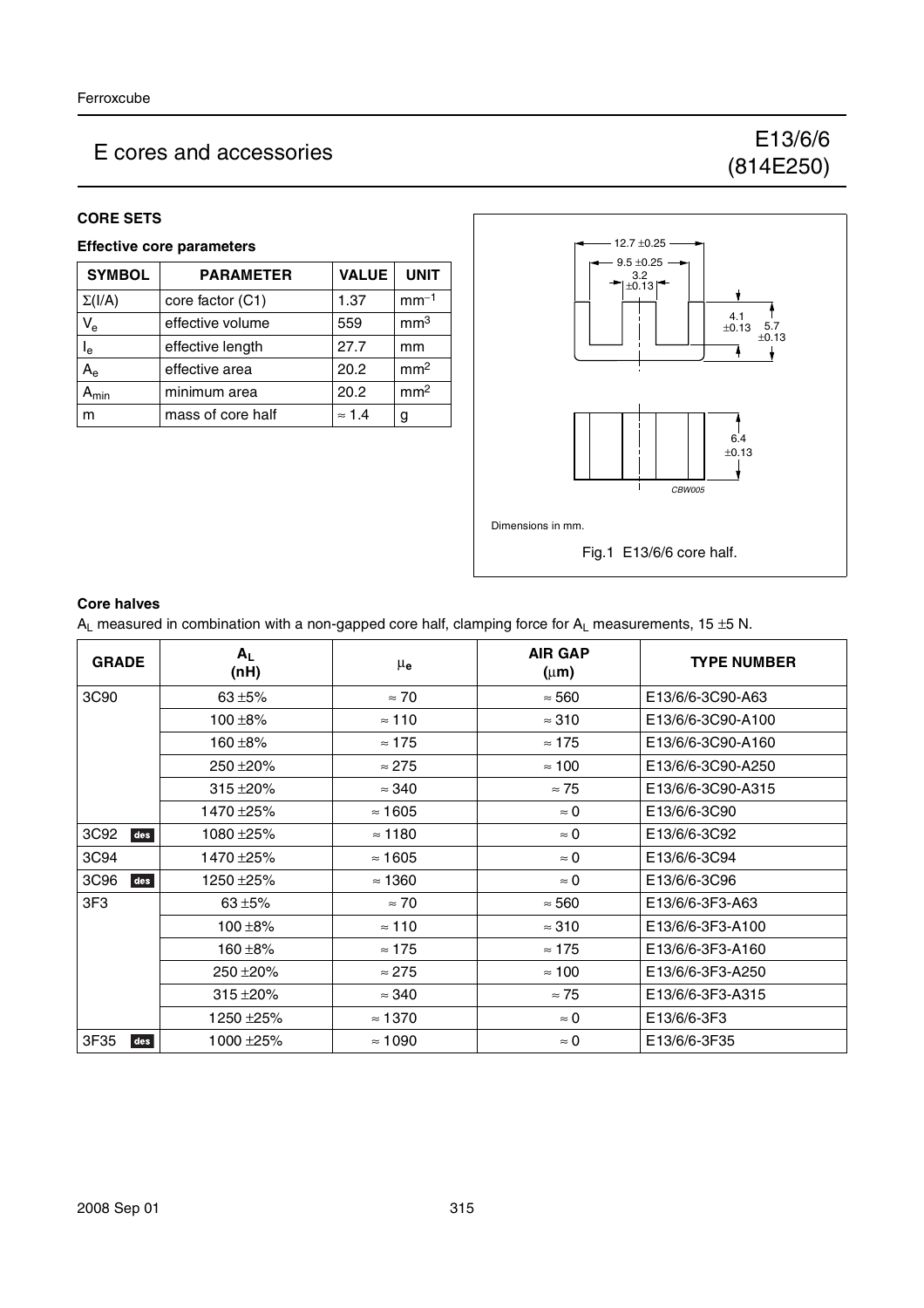## E cores and accessories Energy and accessories E13/6/6

#### **Core halves of high permeability grades**

 $A_L$  measured in combination with a non-gapped core half, clamping force for  $A_L$  measurements, 15  $\pm$ 5 N.

| <b>GRADE</b> | ռլ<br>(nH) | μe             | <b>AIR GAP</b><br>$(\mu m)$ | <b>TYPE NUMBER</b> |
|--------------|------------|----------------|-----------------------------|--------------------|
| 3E27         | 2600 ± 25% | $\approx$ 2840 | $\approx$                   | E13/6/6-3E27       |

#### **Properties of core sets under power conditions**

|                 | $B(mT)$ at                                      | CORE LOSS (W) at                               |                                                 |                                                  |                                                 |  |
|-----------------|-------------------------------------------------|------------------------------------------------|-------------------------------------------------|--------------------------------------------------|-------------------------------------------------|--|
| <b>GRADE</b>    | $H = 250$ A/m;<br>$f = 25$ kHz;<br>$T = 100 °C$ | $f = 25$ kHz;<br>$B = 200$ mT;<br>$T = 100 °C$ | $f = 100$ kHz;<br>$B = 100$ mT;<br>$T = 100 °C$ | $f = 100$ kHz;<br>$B = 200 mT$ ;<br>$T = 100 °C$ | $f = 400$ kHz;<br>$B = 50 mT$ ;<br>$T = 100 °C$ |  |
| 3C90            | $\geq 320$                                      | $\leq 0.06$                                    | $\leq 0.06$                                     |                                                  |                                                 |  |
| 3C92            | $\geq$ 370                                      |                                                | $\leq 0.048$                                    | $\leq 0.33$                                      |                                                 |  |
| 3C94            | $\geq 320$                                      |                                                | $\leq 0.048$                                    | $\leq 0.33$                                      |                                                 |  |
| 3C96            | $\geq$ 340                                      |                                                | $\leq 0.037$                                    | $\leq 0.25$                                      |                                                 |  |
| 3F <sub>3</sub> | $\geq 320$                                      |                                                | $\leq 0.06$                                     |                                                  | $≤ 0.11$                                        |  |
| 3F35            | $\geq 300$                                      |                                                |                                                 |                                                  |                                                 |  |

#### **Properties of core sets under power conditions (continued)**

|                 | $B(mT)$ at                                      | CORE LOSS (W) at                             |                                                 |                                              |                                                     |
|-----------------|-------------------------------------------------|----------------------------------------------|-------------------------------------------------|----------------------------------------------|-----------------------------------------------------|
| <b>GRADE</b>    | $H = 250$ A/m;<br>$f = 25$ kHz;<br>$T = 100 °C$ | f = 500 kHz;<br>$B = 50$ mT;<br>$T = 100 °C$ | $f = 500$ kHz;<br>$B = 100$ mT;<br>$T = 100 °C$ | $f = 1$ MHz;<br>$B = 30$ mT;<br>$T = 100 °C$ | $f = 3 MHz$ ;<br>$\hat{B} = 10$ mT;<br>$T = 100 °C$ |
| 3C96            | $\geq$ 340                                      | $\leq 0.21$                                  |                                                 |                                              |                                                     |
| 3F <sub>3</sub> | $\geq 315$                                      |                                              |                                                 |                                              |                                                     |
| 3F35            | $\geq$ 300                                      | $\leq 0.075$                                 | $\leq 0.6$                                      |                                              |                                                     |

**Note**

1. Measured at 60 °C.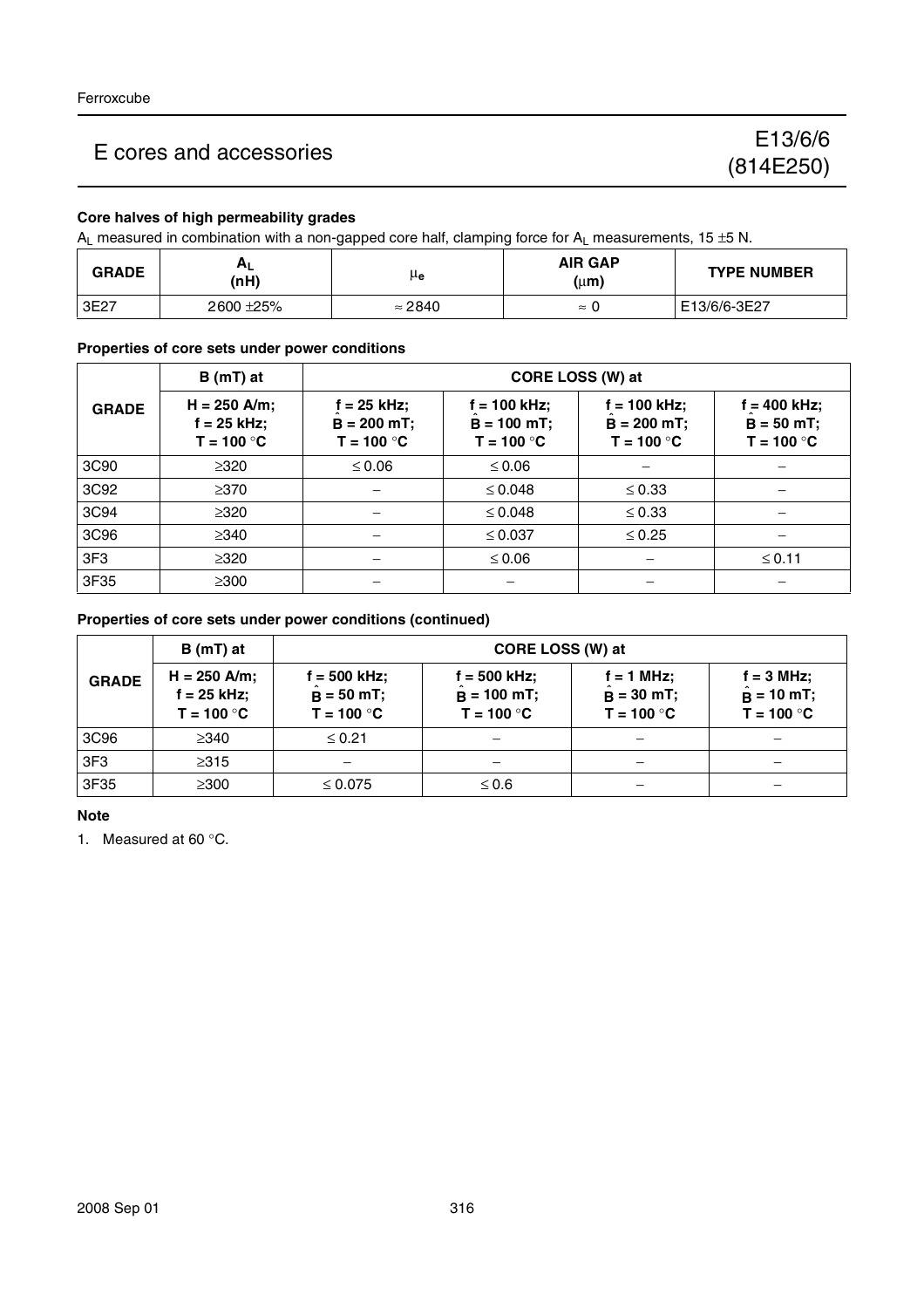## E cores and accessories Energy and accessories E13/6/6

#### **COIL FORMERS**

#### **General data for E13/6/6 coil former**

| ITEM                          | <b>SPECIFICATION</b>                                                                                            |
|-------------------------------|-----------------------------------------------------------------------------------------------------------------|
| Coil former material          | polyamide (PA6.6), glass reinforced, flame retardant in accordance with<br>"UL 94V-2"; UL file number E41938(M) |
| Maximum operating temperature | 130 °C, <i>"IEC 60085"</i> , class B                                                                            |



Dimensions in mm.



#### **Winding data and area product for E13/6/6 coil former**

| <b>NUMBER OF</b><br><b>SECTIONS</b> | <b>MINIMUM</b><br><b>WINDING</b><br><b>AREA</b><br>(mm <sup>2</sup> ) | <b>NOMINAL</b><br><b>WINDING</b><br><b>WIDTH</b><br>(mm) | <b>AVERAGE</b><br><b>LENGTH OF</b><br><b>TURN</b><br>(mm) | <b>AREA</b><br><b>PRODUCT</b><br>Ae x Aw<br>(mm <sup>4</sup> ) | <b>TYPE NUMBER</b> |
|-------------------------------------|-----------------------------------------------------------------------|----------------------------------------------------------|-----------------------------------------------------------|----------------------------------------------------------------|--------------------|
|                                     | 15.4                                                                  | 6.5                                                      | 32.0                                                      | 311                                                            | CP-E13/6/6-1S      |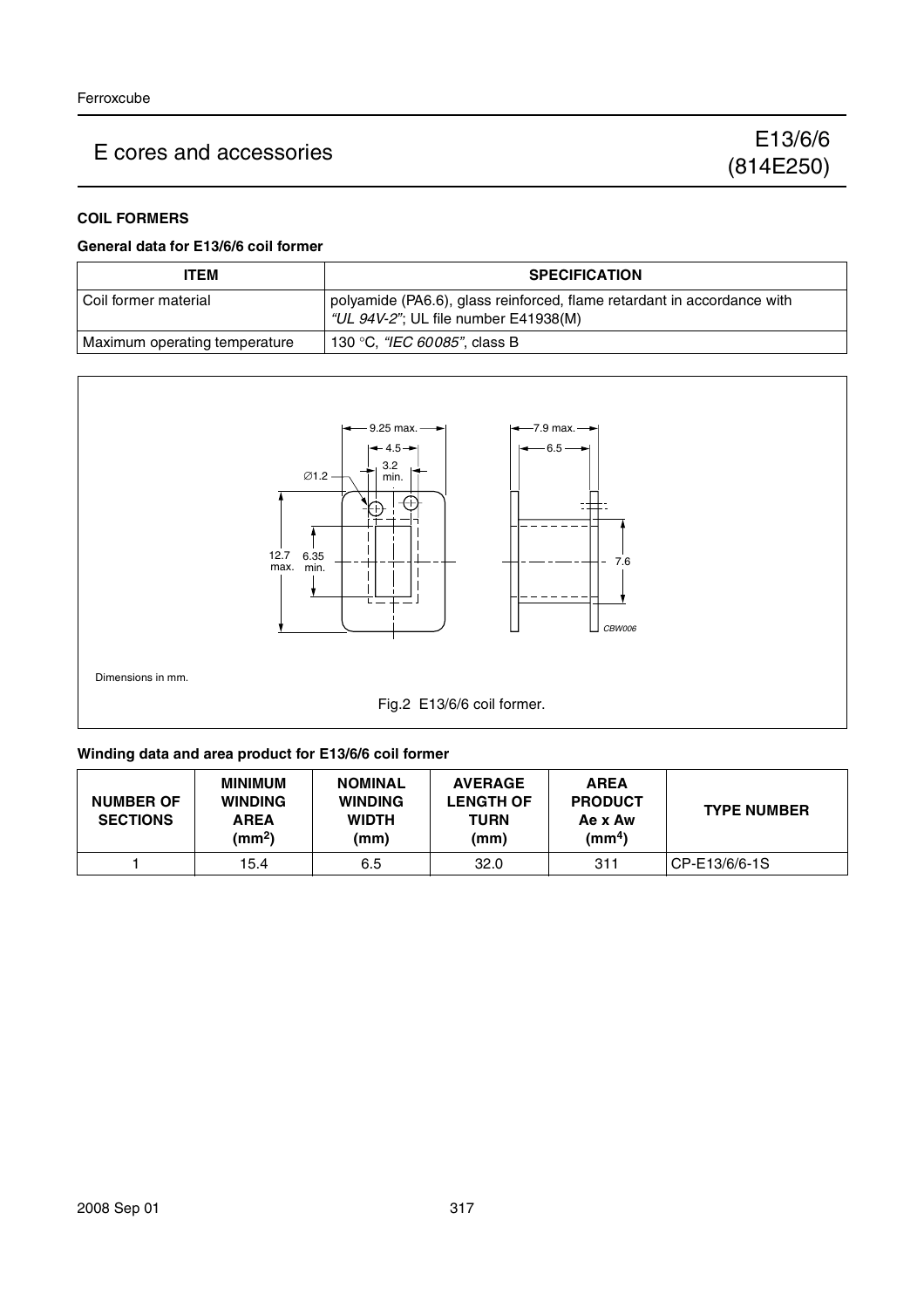## E cores and accessories E cores and accessories E cores and accessories E cores and accessories E cores executive E cores et al.  $\frac{E13}{60}$

# (814E250)

#### **General data for E13/6/6 coil former**

| <b>ITEM</b>                   | <b>SPECIFICATION</b>                                                                                                  |
|-------------------------------|-----------------------------------------------------------------------------------------------------------------------|
| l Coil former material        | polyphenylenesulfide (PPS), glass reinforced, flame retardant in accordance<br>with "UL 94V-0"; UL file number E54700 |
| Maximum operating temperature | 130 °C, <i>"IEC 60085"</i> , class B                                                                                  |



#### **Winding data and area product for E13/6/6 coil former**

| <b>NUMBER OF</b><br><b>SECTIONS</b> | <b>MINIMUM</b><br><b>WINDING</b><br><b>AREA</b><br>(mm <sup>2</sup> ) | <b>NOMINAL</b><br><b>WINDING</b><br><b>WIDTH</b><br>(mm) | <b>AVERAGE</b><br><b>LENGTH OF</b><br><b>TURN</b><br>(mm) | <b>AREA</b><br><b>PRODUCT</b><br>Ae x Aw<br>(mm <sup>4</sup> ) | <b>TYPE NUMBER</b> |
|-------------------------------------|-----------------------------------------------------------------------|----------------------------------------------------------|-----------------------------------------------------------|----------------------------------------------------------------|--------------------|
|                                     | 15.4                                                                  | 6.5                                                      | 32.0                                                      | 311                                                            | CP-E13/6/6-1S-A    |